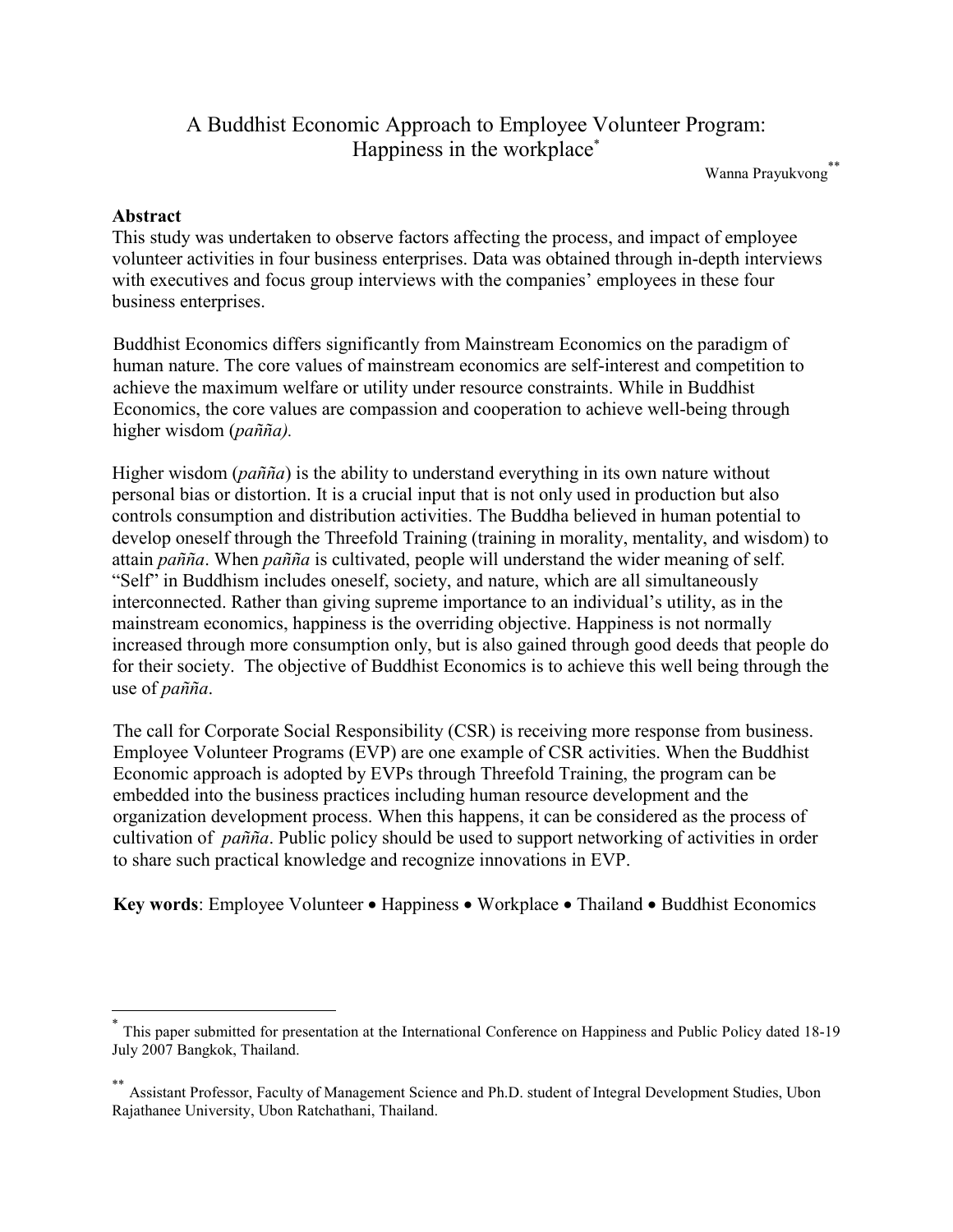#### 1. Introduction

The social and environmental situation of our planet has become a serious topic. A new public awareness has focused on the issues of pollution, extinction of species, global warming, and the decrease of non-renewable natural resources. There has been a marked increase in racial conflict, as well as divisive tension at national levels and a lack of tolerance among the major religions causing terrorist activities in major cities around the world. Compounding these issues are increases in stress, the number of psychological patients, and the suicide rate (especially in the western countries) together with an increasing number of single parent families and divorce (UNDP, 2006). These are clear indicators of the downward trend of the environment and in the quality of life.

Even though there have been many movements at the global level to resolve these problems such as the conference of the World Summit on Sustainable Development at Johannesburg, South Africa in 2002, the situation still exists and will probably be worse in the near future.

Business firms can be viewed as the engines of economic progress. How these firms will perform under the said situations may be critical in the future. Besides, these firms are a major cause of the above problems due to their unlimited quest for profit paradigm.

Governments, activists, and the media have appealed to business firms about their corporate social responsibility (CSR). Business firms are now expected to be concerned with all of the stakeholders affected by their business and not only to their shareholders. The United Nation initiated the "Global Compact" to promote responsibility and accountability among corporate citizens. The Global Compact asks companies to embrace, support and enact, within their sphere of influence, a set of core values in the areas of human rights, labor standards, the environment, and anti-corruption (UN, 2007). The Organization for Economic Co-operation and Development (OECD) also issued the Guidelines for Multinational Enterprises for Business to adopt CSR. ISO 26000, which will be launched soon, will also require producers to have more CSR.

The above movements ask businesses to create CSR programs on a voluntary basis and not out of their obligation, and many business firms have complied. Much more has been done on CSR and some corporations have improved the social and environmental consequences of their activities (Kotler & Lee, 2005).

However there is still no clear definition of CSR and social performance indicators, and the principles of practice for CSR are still controversial (Liedtka, 1998). So CSR activities are only an additional cost, compulsory activity, or philanthropic activity of the owners, shareholders, or employees participation as a volunteer activity. If these activities are undertaken because they are beneficial to creating a positive company image or positive brand recognition, they will not achieve other benefits from doing well from society such as a source of opportunity, innovation, and competitive advantage. (Porter & Karma, 2006)

Among the various type of CSR initiatives, corporate philanthropy and community volunteering are the most popular (Kotler  $& Lee, 2005$ ). If community volunteering and employee volunteering is only considered as an CSR activity to reinforce brand image, it will not be as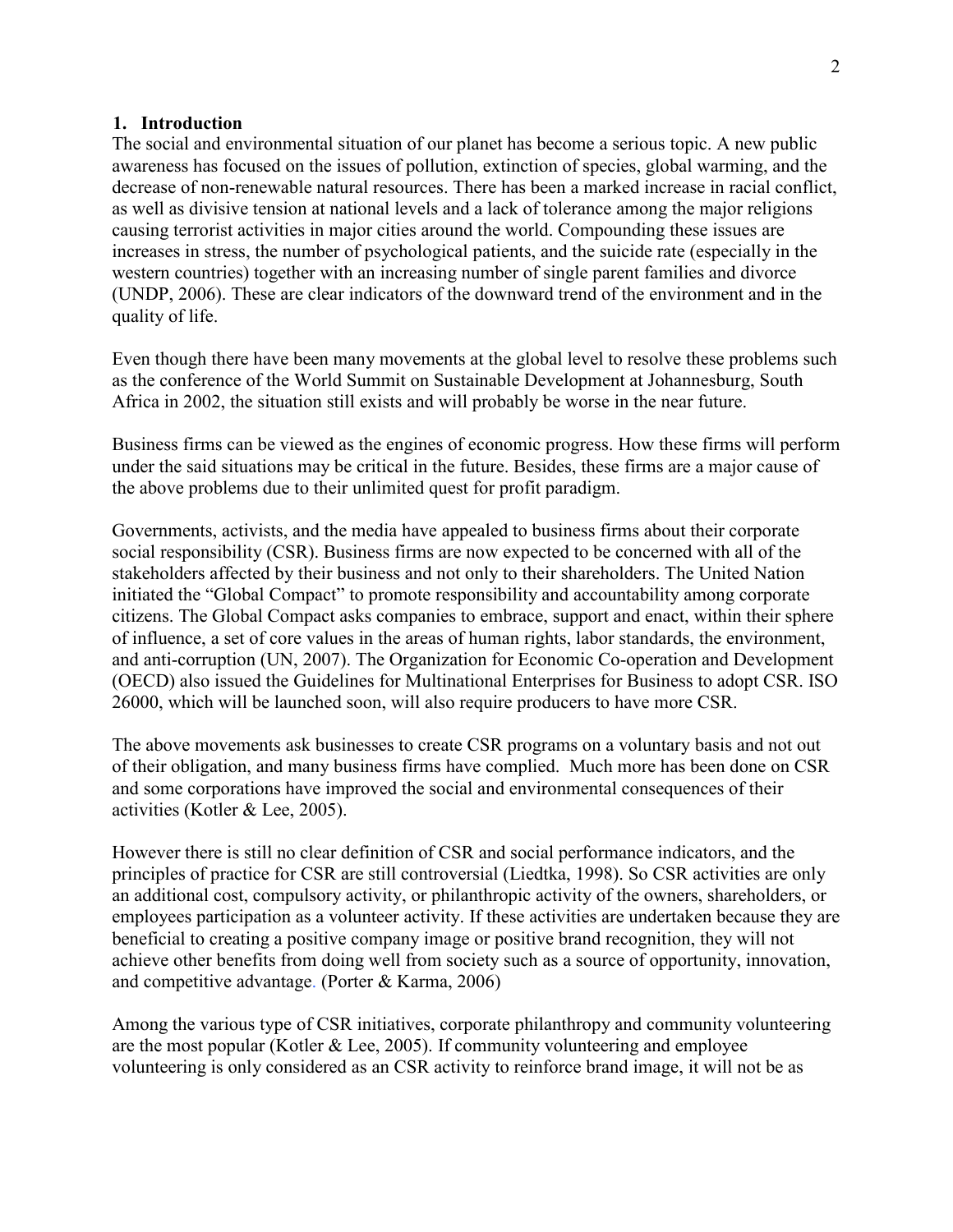successful and will fail to gain the wider acceptance like the other types of CSR activities mentioned above.

Employee or corporate volunteering is the contribution of employees' time and skills to the community with their company's encouragement and support (Community Business, 2005: 5). There have been a lot of researches that mention the benefits of EV to the business such as developing better workforces, enhancing corporate reputation, and investing. There are also critical benefits to the community, such as reducing expenses and developing relationships. The benefits for employees include skills development (in areas that include teambuilding), and increased morale, pride, and loyalty. (For a detailed description of these benefits, see Peterson, D. 2005; Lee & Higgins, 2001; and Community Business, 2005).

These benefits confirm the essential value of EV, which goes far beyond the CSR activity and corporate image. This is especially in regards to the benefits for employees in the form of human resource development (HRD); this can result in company pride and employee loyalty.

The above benefits are understood from the western or capitalist approach, which focuses on money and materials. This approach believes that the accumulation of things, the consumption of goods and services lead to pleasure or happiness. This is a hedonist attitude. Even though most of the benefits of EV are intangible, they can be valued as benefits as long as the bottom-line improves.

According to the hedonist thought, some intangible things are not counted or valued. This includes feelings such as being cared, mercy, culture, feeling at ease, and a calm mind. When you help someone by giving, sharing, or doing a good thing, you will gain happiness. This kind of happiness is not dependent on material or external things. The more people help the others or do good things for them, the more happiness they obtain. This is a higher level than happiness gained from consumption which are taught in Buddha Dhamma (Puntasen & Others, 2006).

The Western approach to EVP, not surprisingly, does not consider happiness as an important benefit. However, the study of EV programs in the Buddhist society of Thailand, examines the increase in this higher level of happiness. This study seeks to answer the following questions: if infact the level of happiness has increased; what are the effecting factors behind it; and what are the resultant consequences to the employees who obtain this happiness.

# 2. Objective and methodology

This study was undertaken to observe the factors, the processes, and the influence of employee volunteer activities in four business enterprises. Data was obtained through in-depth interviews with the executives and focus group interviews with the companies' employees. The companies observed were Nestle, Somboon Group, Merck, and Price Waterhouse Cooper ABS.

#### 3. A Framework for Buddhist Economics

Buddhist Economics is derived from the lessons of the Buddha's discoveries on his path to enlightenment that can be applied to economic concepts using in general (Puntasen, 2005, p. 3). The teaching of the Buddha, known as Buddha Dhamma, is neither a religion nor a philosophy in the Western sense because it does not offer a set of beliefs, require any faith, or require belief in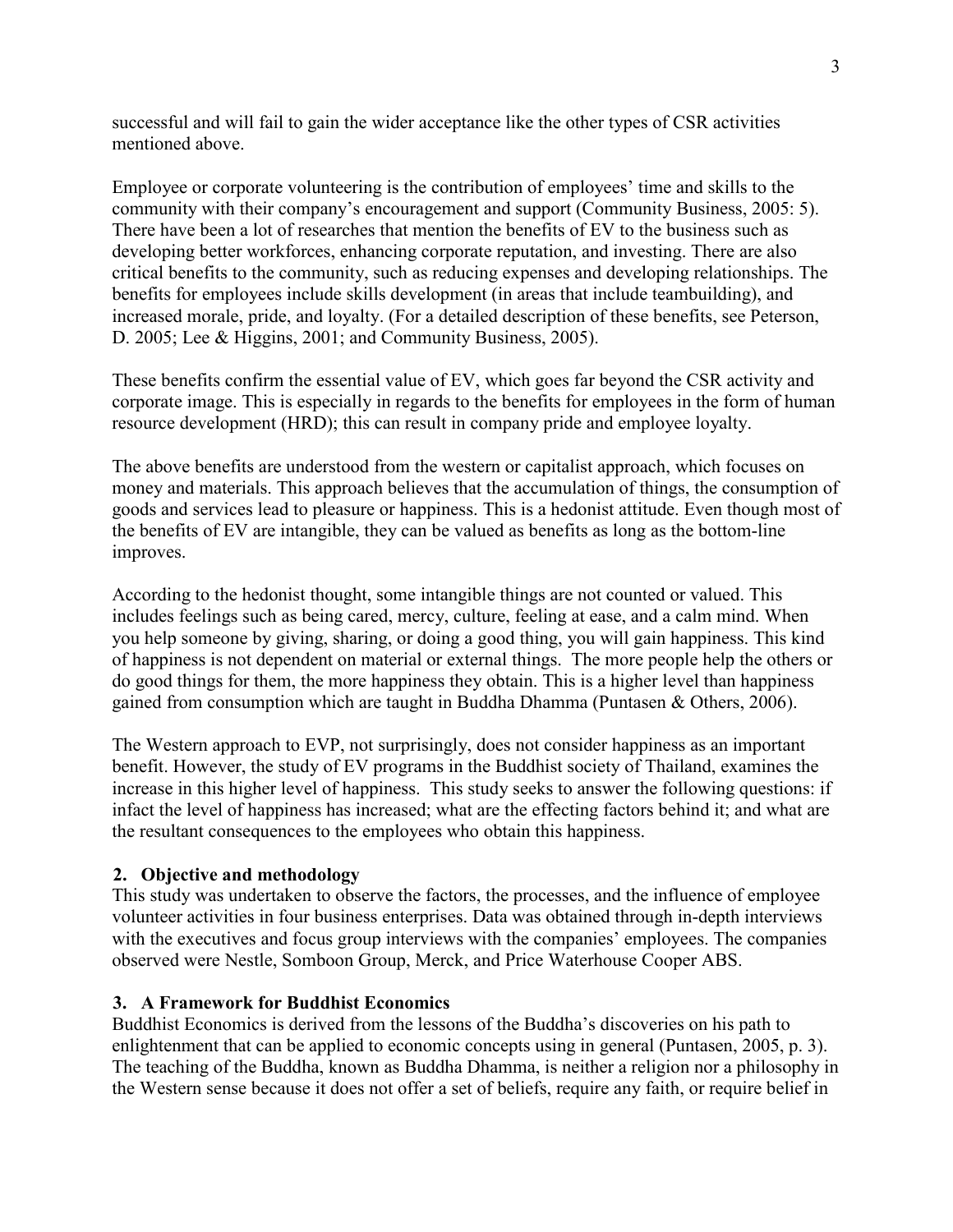any concept without self-verification (Puntasen & Prayukvong, 2007). Buddhist ethics are not some abstract concept of "promising to be good" so that we will receive a reward at some time in the future, nor some mysterious code of behaviors we have to follow to belong to a secret club, but a way of living which accepts and complies with the reality of nature (Prayukvong, 2005: 1173).

Buddha Dhamma is a mind-based science that goes beyond matter and energy. The truth in mind-based science can vary according to the degree of mind development. This allows the truth to be the absolute truth if the mind is at the highest level or "*pañña*" (Puntasen & Prayukvong, 2007).

The difference between Buddhist Economics and Mainstream Economics is due to different paradigms of human nature. Mainstream economics views the human nature as an "economic man" who is rational; he knows his own interests and chooses from a variety of means to maximize his self-interests. The ultimate goal of Mainstream Economics is to allocate the limited resources to maximize self-interest. It focuses on utility or welfare under unlimited demand and other constraints. Rational behavior is a major assumption behind the mainstream economic theory.

Economics also adopts the Darwinian theory of "the survival of the fittest" to imply that competition leads to progress. Hence, the core values of mainstream economics (more popularly known as "capitalism are self-interest and competition. Because of such developments of thought, mainstream economics defines the pursuit of self-interest as a rational behavior as it is the behavior that contributes to more generation of utility.

However, pure competition is an ideal and does not exist in the real world (Friedman, 1962). Since information in the market is not perfect but is asymmetric or incomplete, an equilibrium market price always excludes social cost or benefits that are external to production (Ross, 1973; Stiglitz, 1974). When the price is below the social cost, consumption will tend to be excessive (Arrow et.al, 2004:157). Besides, the cost incurred during the exchange between seller and buyer which are transactional costs such as search cost, bargaining cost, contract cost, monitoring cost, and enforcement cost are not zero (Eggertsson, 1990). Transaction cost is positive and large (North, 1986). So a market economy does not provide for the efficient allocation of resources, known as market failure. Economists propose various government policies to intervene in the market such as price support or subsidies, which are called government mechanism. These are only a temporary solution. However, governments especially in the developing countries perform badly in their attempt at such intervention and they are not able to improve their market outcome (Datta-Chaudhuri, 1990). This happens when the government has not aimed to maximize social welfare but serving their own and their supporters' welfare. The failure of the government mechanism can be commonly observed.

The objectives of business firms are to maximize their own interest or profit. The quality of life or well-being of society will usually be ignored by business firms such as when they produce negative externality through social and environment transgressions. Even though the call for CSR is more active, the understanding and practice of CSR are not yet clear. The paradigm of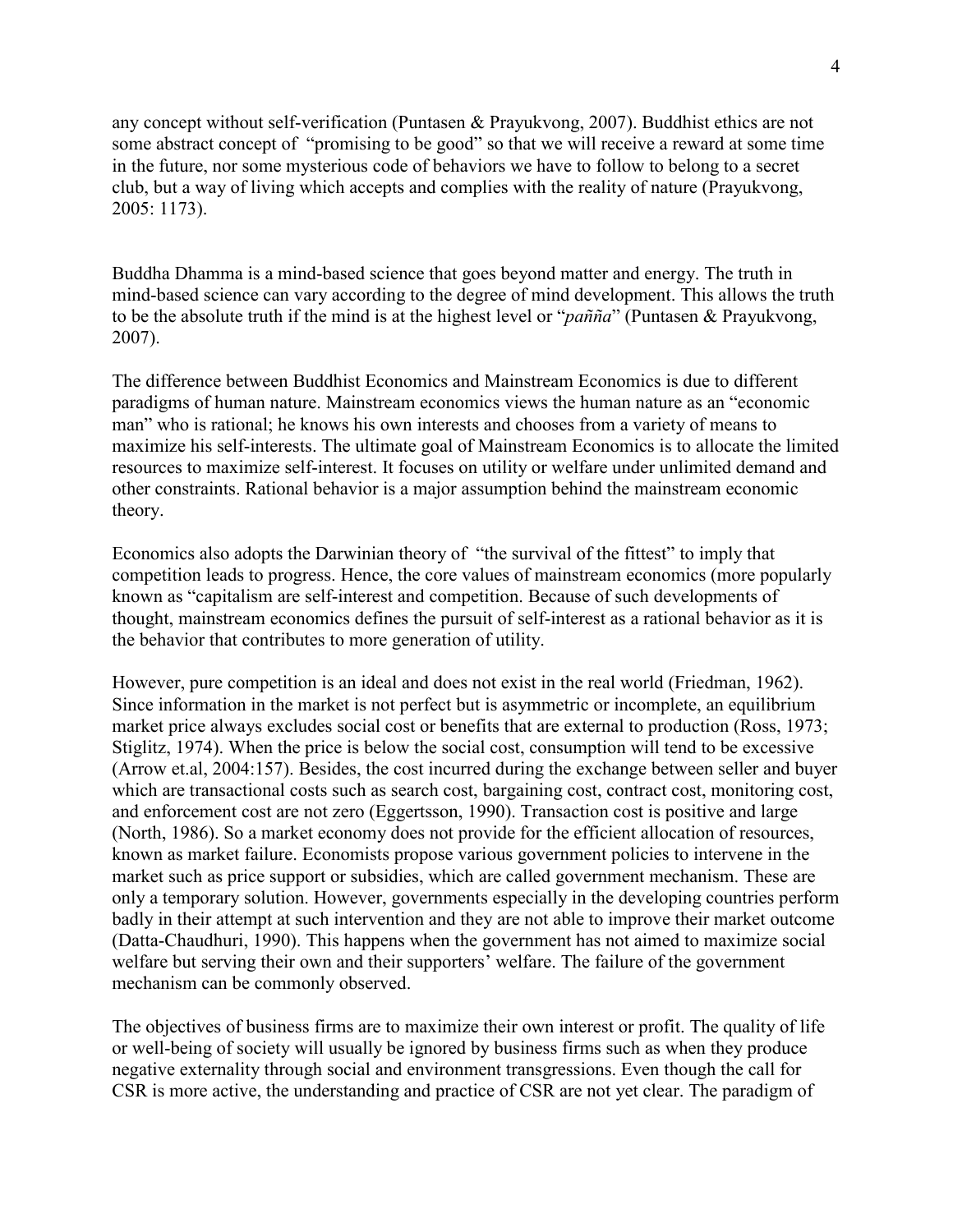following self-interest still has not shifted. Since the market and government mechanism aimed at controlling greed are not actually working, some business firms will consider their own interest as their first priority and leave society second or the least. They are usually after shortterm interest without being concerned with the negative impact upon society or the environment.

When Buddha Dhamma is applied to economics, the understanding of human nature is clearer. There is an interdependence of all things and a mutually interaction between causes and effects. This existence of anything now results from earlier factors and, perhaps its original cause. Nothing can exist on its own. This is what is called the principle of Dependant Origination (Idappaccayata). So, human existence is not isolated but is related to society and nature. Without society and nature, human beings would not have survived. Self-interest in Buddhist economics has a wider meaning, which includes not only oneself but also others in society and nature. When people clearly understand the interconnected relationship, the cooperation is a more rational behavior.

There are two types of cooperation 1) real cooperation which is to help each other to fulfill the basic needs and achieve wellness of life together; and 2) pseudo cooperation which is to take some strong point of the competition concept as a pool-incentive. This implies group participation, or even a whole company, to put all of their co-operative effort into competing with other groups or companies, with the common target of achieving the better income of the group (P.A. Payutto, 1995). Therefore, compassion and true cooperation are the core values in Buddhist Economics instead of self-interest and competition.

Understanding the interdependence and mutual interaction between causes and effects is complex, and not easy to understand. Ignorance disable the mind to understand things with a great complexity. It needs a calm and clean mind with neutrality to understand such complexity. To begin with, people need to practice good conduct through  $Si\tilde{a}$ , to achieve their calm mind through Samadhi and develop their "*pañña*" (ability to understand everything in its own nature without any personal bias or distortion). These are not separate processes but interconnected. The Buddha believed in the potential of human mind to be develop indifferntly. This has already been consistently proven by the Buddha himself, monks, laymen and laywomen, in obtaining the real meaning of human being who can actually attain higher spiritual level.

The process of developing "*pañña*," is not in current general education but it is in the Threefold Training which is the way leading to the cessation of suffering (Dukkhã) or the Eightfold Path. There are three parts to this development, it works in the form of spiral dynamic:

- 1) Training to develop the morality (Silã) is necessary to conduct one's actions, speech, and livelihood in a moral and proper way on a personal level. On a societal level, this training addresses one's materialistic surroundings and especially one's social behavior regarding rules and regulations. These are meant to protect the individual from immoral behavior and to enhance good behavior for society. So this training covers right speech, right action and right livelihood.
- 2) Training to develop the mentality *(Samadhi)*, or concentration, is necessary for mindfulness at a personal level. On a societal level, it builds a peaceful atmosphere in the work place, the home, and other leisure areas which encourages people to have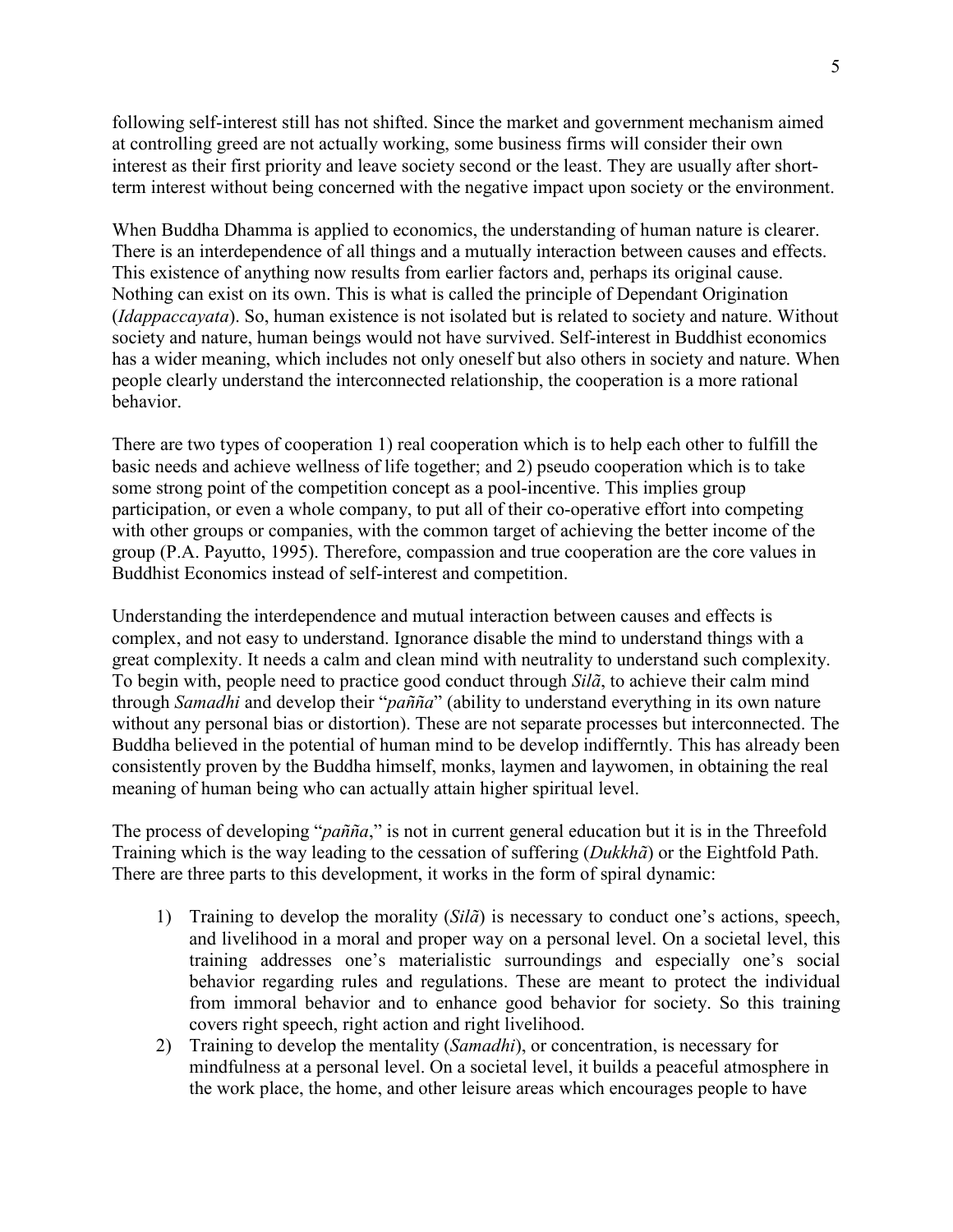good, positive, kind and merciful thinking. This training covers right effort, right mindfulness, and right concentration.

3) Training to develop the wisdom  $(Pañña)$  which is necessary to understand the nature of reality on a personal level. At the societal level, promotes all education toward more moral and analytical thinking. Educational institutions should train people in the three aspects of morality, mentality, and wisdom. This training for Pañña covers right view and right understanding. (P.A. Payutto, 1995)

The above development process allows us to not only to understand the theoretical concept (*Pariyatti*), but also to understand the application of the theory into practice (*Pattipatti*) and the proof of the results through (Pattivedha) (P.A. Payutto, 2005:105). Training of morality, mentality, and wisdom are not separate but interconnected among conducted calmness and wisdom or Pañña. Therefore, the Threefold Training could be called the process of Pañña that development.

Even though Pañña appears to be a factor of human capital in mainstream economics, human capital is more concerned with human beings as an input to the economic process, while Pañña represents brain power with always good intention that should be developed to understand the ultimate truth.

Therefore, Pañña is not only the mode of production in Buddhist Economics. It should be used to control all input factors such as technology, capital, and natural resources. It also ultimately controls consumption and creates a more compassionate exchange or distribution without using prices or profits as the first priority. For these reasons, Pañña is the essence of Buddhist Economics.

When *Pañña* directs the way of living or behaving in the working place, it will result in optimal resource allocation in the middle way as well as wellness which is the higher level of happiness, generated form giving and sharing and doing good things for society.It also help those who are still in needs to have enough so that they will be freed from physical pain.

Pañña is a very important attribute that can be developed through the Threefold Training and can be cultivated not only at a personal but also a social level. The process of the Threefold Training can apply to business practices, especially management systems in business organizations for human resource development.

The framework shown in Figure 1 uses the concept of Dependent Origination to develop a causal loop relationship with a holistic view of a company. It can begin with any form of business practice (EVP in this study) that involve the Threefold Training: in the form of spiral dynamics for morality, mentality and wisdom. Each company may adopt each aspect of training differently. The Threefold trainings is simultaneously interconnected into a single process through the accumulation of  $Pa\tilde{m}\tilde{a}$  in the leader who continuously nurtures faith and confidence in the continual development of his colleagues.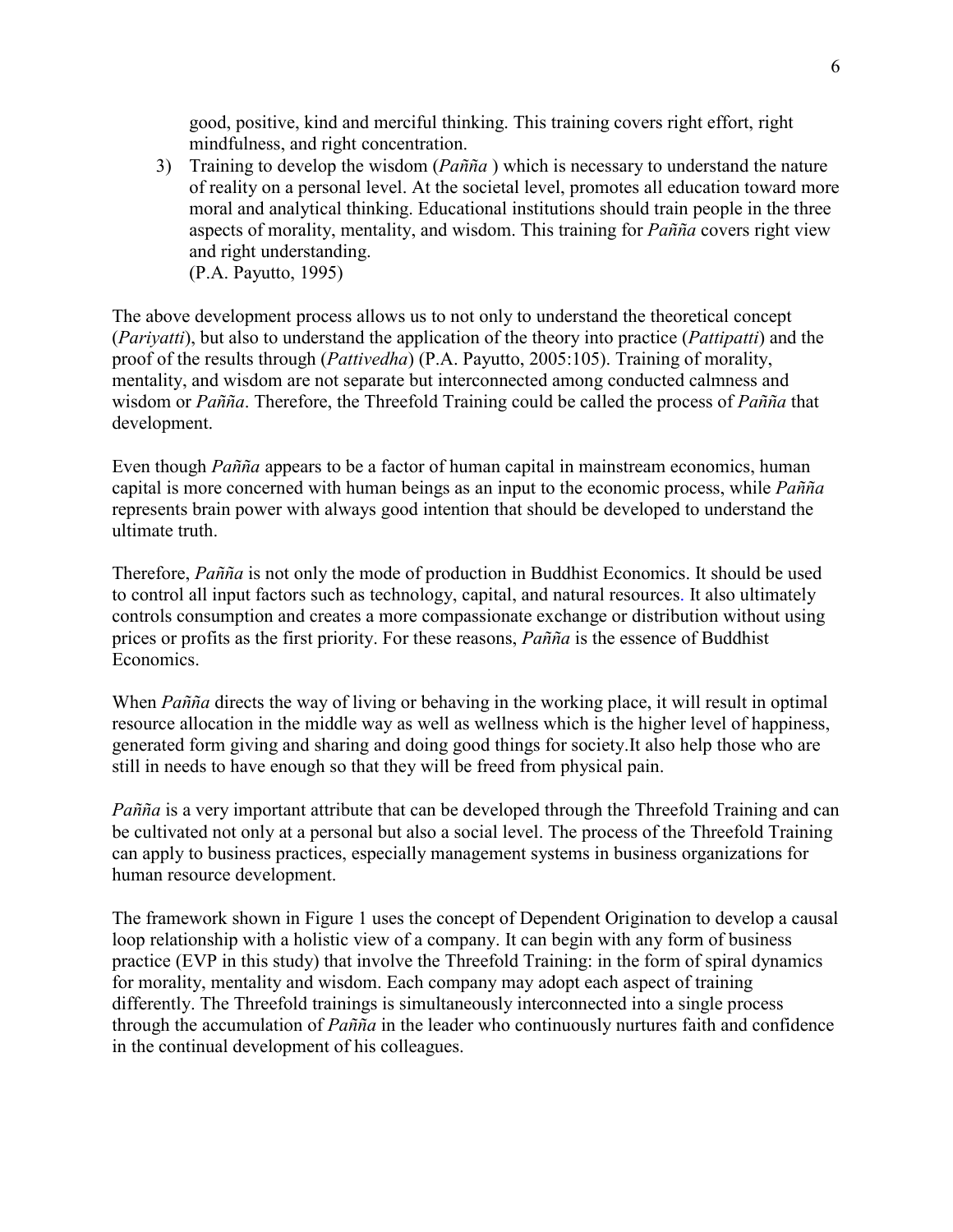

Fig.1 Conceptual Framework for Buddhist Economics Analysis of Employee Volunteer Program

Internal and external factors affect right view which is the first step of the Eightfold Path in process of spiral dynamics to cultivate Pañña or wisdom. "Training in Analytical Thinking" (Yonisomanasikara) refers to personal development to gain the ability to see causes and effects factually and not from the perspective of their own desires and biases. "Hearing from others" (Paratoghosa) implies the process in obtaining useful information from others known as "Good Friends" (Kalayanamitta). Positive relationships with good friends create direct and indirect benefits, such as improved ways of doing certain tasks or the avoidance of risks that can be a formation of social capital (Prayukvong, 2005: 1176). The two factors are considered as keys to ignite the Threefold Training or Eightfold path, in the direction to reduce suffering and gain happiness and wellness.

After developing business practices through Threefold training, the results (Pativedha), indicate the improvement in the company performance. Such results will generate happiness for all stakeholders.

The four business firms in this study all have undertaken Employee Volunteer Programs (EVPs). The Buddhist Economic model explained above will be used to explained the Threefold Training process of the EVPs and the key success factor in each business firm. Due to the limitation of method observation through focus group interviews, the Threefold Training will be analyzed at the social or company level only. In each case, the "good friends" (the ones who convince employees to do volunteer works together), the process of Threefold Training (especially toward the development of Pañña), as well as the company and performance have been observed.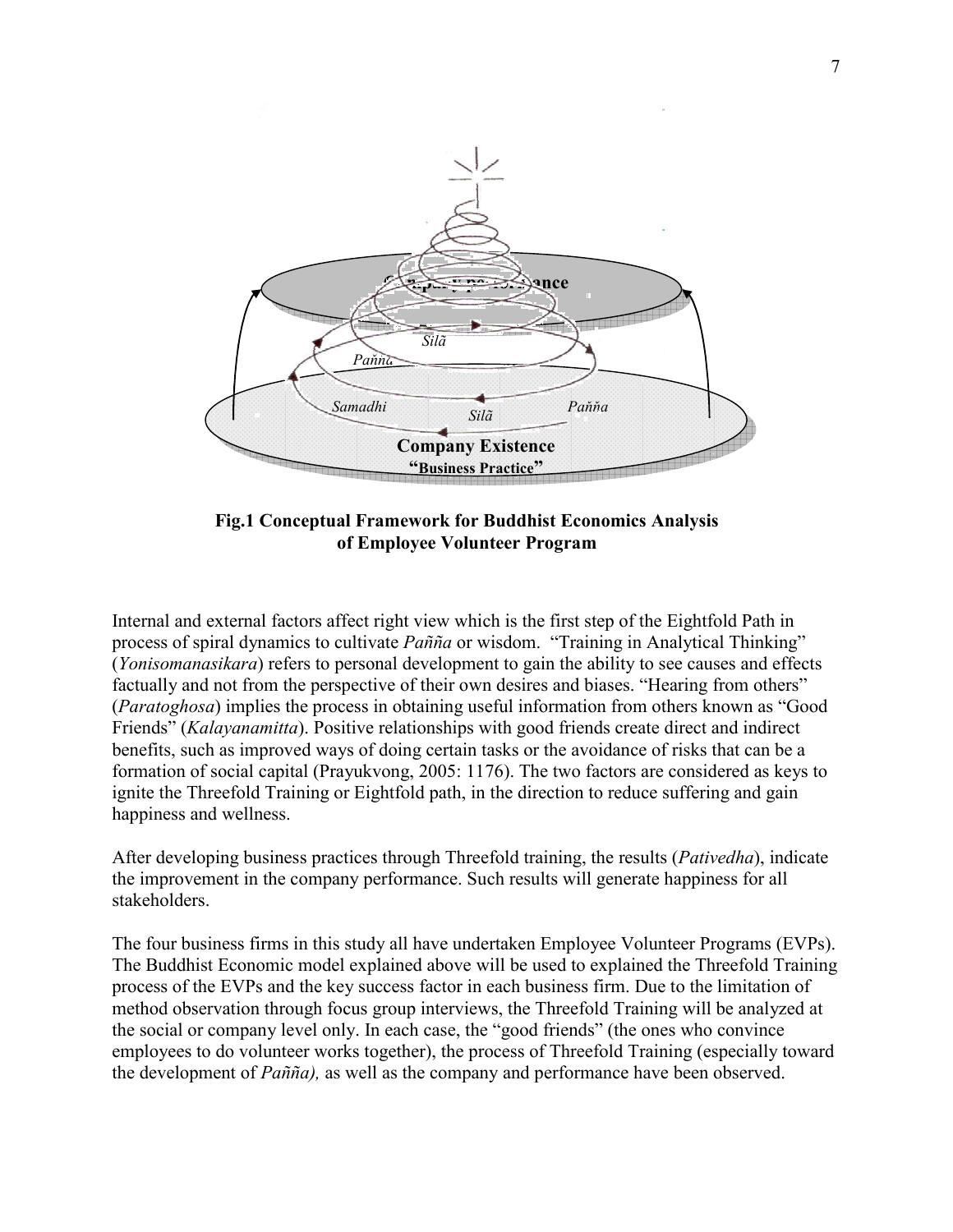In Buddha Dhamma, the results can be measured by the characteristics and consequences of the action on the owner of the action; are others harmed or has the action of those undertaken such action as well as good or bad consequence to the society. (Payutto, 1999:179). Therefore, the company that has more *Pañña*, should be able to put apply more effort to help people or doing good things for society. It is the better way to display in corporate social responsibility broader form.

The study also aimed to test the hypothesis that external factor which is "Good Friends" (Kalayanamitta), affect the development of EVP through the Threefold Training resulting in the accumulation of Pañña and generation of happiness in the work place.

### 4. Results of the study

Volunteering in a Thai context is quite different from the west. Since giving, sharing, generosity and attention ("Num Jai" or "Ou Jai Sai") are noticeable behaviors in Thai culture, it is not just a general outstanding phenomena but it results from the positive feeling in the mind to help people. This is the reason why all of these Thai words end with mind  $("Jai")$ . So volunteer in Thai context is the positive feeling inside people's mind to help or do a good thing and to take action when all conditions or factors are available. Employee Volunteer in Thai context will be is the positive feeling inside employees' mind to help or do a good thing for social if all the conditions and factors are available.

There are numerous patterns of EVP such as company charities, single day projects, development assignments, pro bono work etc. (Community Business, 2005: 20). EVPs in Nestle, Somboon Group, Merck and Price Waterhouse Cooper ABS followed different patterns. The details of each case study follow.

# 4.1 Nestlé: From personal attention to policy

Nestlé group in Thailand was established more than 10 years ago to produce and sell a variety of food products for nutrition and good health. Core values of the company include respecting local culture and keeping a good relationship with local communities.

Factory community service activities have been performed since the establishment of the company. Two years ago, an EVP in the head office was initiated by a group of staff that had experience with donations of food and money to orphan children and old people. The project was completed with financial support from the company and advice from the Vice President (a Thai executive). He found that social concerning in his staffs who work in the large and wellestablished firm with a better compensation than the average Thai firms, has been missing. So he would like to give a chance for them to expose the rural community through EVP during the weekend.

A few EVPs developed using the concept of sustainability helping concept, were the "Growing Forest Project" to provide permanent income for the Duang Prateep Foundation and the "Growing Mangrove Forest Project" for natural conservation with the Population and Community Development Association.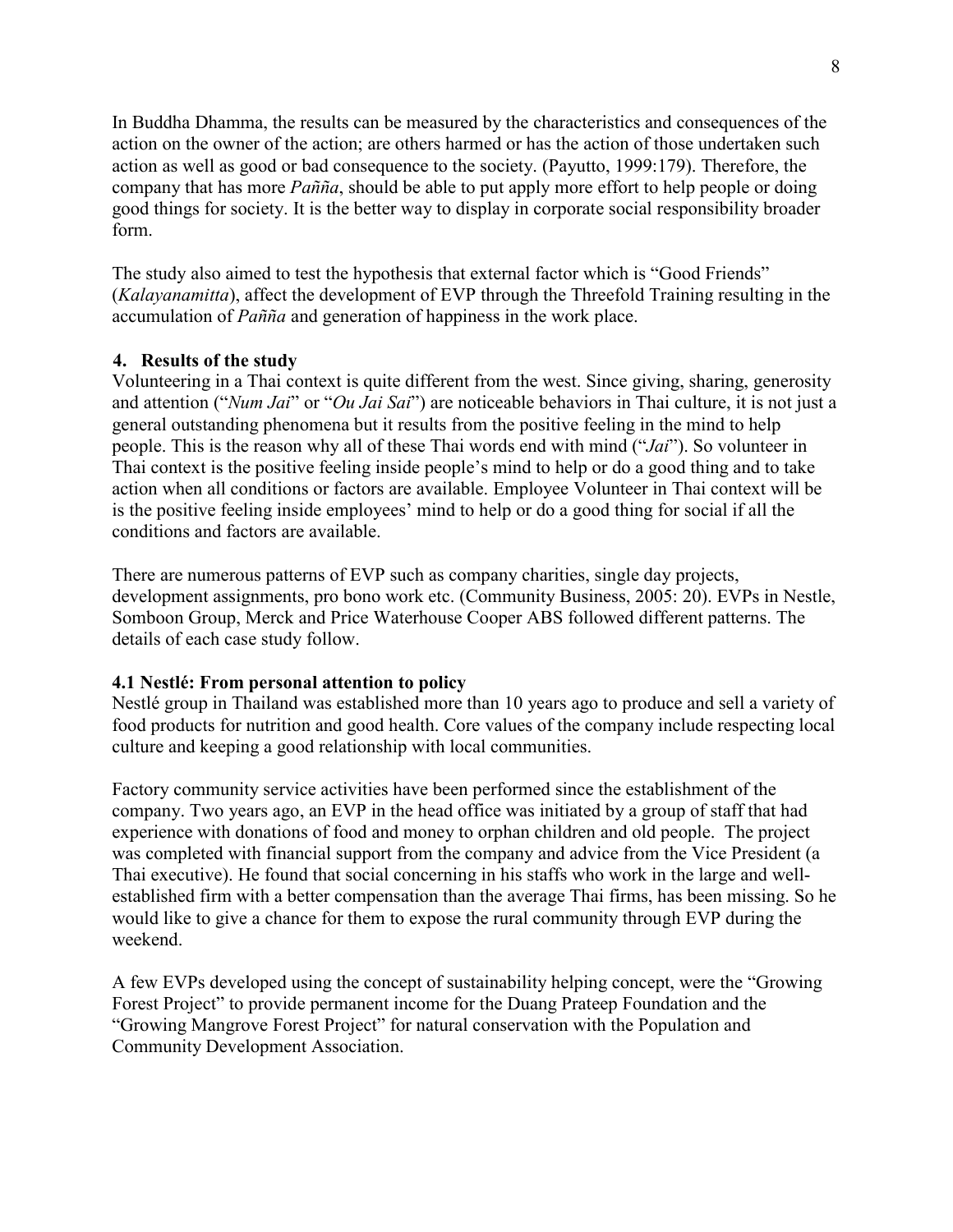The results of these projects were not limited to the happiness of volunteer employees who were impressed by joining an activity with a local community. The participating employees shared a positive attitude with their colleagues and the organization. They also want to join this kind of activity again if they are available in the future. From the beginning of the projects until after the project the communication sharing the experience with all of the staff through various kinds of media was positive. The feedback, suggestions and messages communicated to non-participating colleagues their loss in missing a good opportunity to join the activities. Increasing interest developed.

After supporting the occasional project and with the accumulation of learning and understanding, the role for responsibility of this task was given to the corporate affairs manager and supported with a volunteer committee. The projects encourage all staff to care for people in need while their lives are better, and to be proud of helping people as much as they can. The upcoming EVPs will focus on increasing the staff awareness of environmental problems and living in a manner that disturbs the environment less. The company will sponsor events to recognize employees who volunteer. Direct motivation is not applied because of the potential abuse of EVPs. Even though the committee of EVP is ad hoc, the manager dreams of establishing the Nestlé employee volunteer club in the future similar to other employee clubs such as the sport club or the leisure club.

When the Threefold Training is considered, the corporate goals of producing nutritious and healthy food while respecting local culture and working toward a good relationship with the community, meet the goal of right livelihood in Silã. With executives who encourage their staff to be concerned with people who have less opportunities and set up the EVPs which create opportunities for employees to provide them needed assistance. This allows for the development of the Samadhi of the company. The executives and managers of this company, like good friends, demonstrate to employees a right view about a human existence which interconnects with society and nature, and the way of life they should have. This is an important step in the development of *pañña*. If a dialogue is held to discuss the results and impact of the EVP, it will encourage employees to have deep analytical thinking which reinforces *pañña* development.

#### 4.2 Somboon Group: Volunteers from inside the company to the society

From the origin of the business as a distributor of automobile spare parts seventy years ago, to the 2004 registration as family-led company in Thai stock market and becoming a industry in the country, Somboon Group has shown itself to a be a significantly progressive company.

Even though all factories base on labor intensive, Somboon Group has Human Relations Policies that on develop employees and maintain good relationships among employees and with their employer. Somboon Group Public Relation Club was established in the factory ten years ago. A committee of the club had representatives of employees from each factory to volunteer for distribution of the company information to their colleagues. Each committee member donates his lunchtime to have meetings for receiving news and eating lunch together. Besides meeting two times a month, he receives training on communications and leadership skills to provide him with a high ability to convey his message to his colleagues effectively. The public relations manager (an executive who is a daughter of the founder) is the captain of this club and consistently supervises and develops the committee.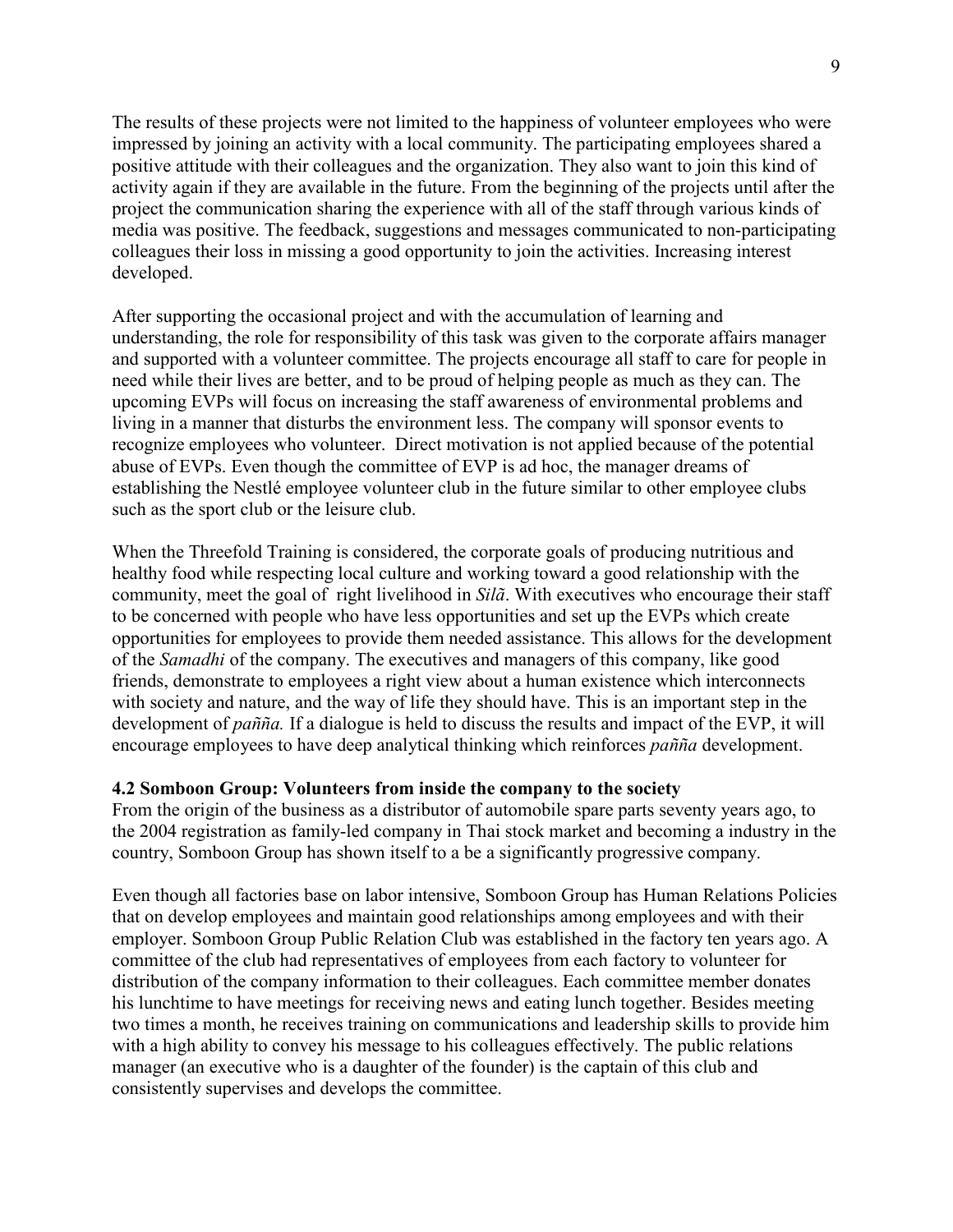Programs we developed inside the company conducting EVPs to serve the employees' welfare such as construction of a football field, or changing the green area to be a center for learning new agricultural theory and a leisure park for the staff, or activities for employees' children during the summer vacation. These led to the development of activities in the society at large. These volunteers help to promote the company at public events and activities doing good things for society such as taking staff to donate and take care of needy people or sponsoring Done-in-a-Day Projects, like visiting an old people's home, a Project in Samut Prakarn Province which not only donated money and things but also entertained the old people and helped them to clean up their building.

From a one day EVP in the factory location the program expanded to a few days project outside of the factory location. An EVP to take staff to help on projects required by the community or Development Assignment Projects was held for taking care of an old, homeless couple in Chonburi province. Even though this was an individual not a community requirement, they were needy individuals. The activity was designed to encourage collaboration between employee volunteers and volunteers from the community. However, this effort was not accomplished. This collaboration concept led to a new challenge for the next project. The criteria to choose a community were not based on collaboration with people in the community. The next EVP was to help to develop a school in Nakorn Rachasima Province. This project included volunteers that were not only employees from the Somboon Group, but also students, teachers, villagers, suppliers' staff and members of other interested organizations.

Results of the Somboon Group EVPs were not limited to the gradual progressive step-by-step learning process in planning, surveying, acquiring knowledge to support and continuously evaluate projects by committees and managers. The experience of seeing the more troubled people, sharing the impressions from the people or community and having happiness together with pride in the company made them fond of these activities and they didn't think of the activities as a burden or extra work during their leisure time even after heavy regular work loads. These were common ideas among the members of committee. In particular, the manager mentioned that this job was totally different from her previous job; her present job requires more commitment and is more fun. After a project is finished, the feelings of the participants are good and the organizer feels good as well. Besides, the learning process is continuous. She shared her opinion that if there are a lot EVPs, the society will improve.

The committee shared the experiences of EVPs with their colleagues by using various communication tools to let them know that all of the donations had been given and provided benefits to needy people. Suggestions and ideas from employees reflected their increased understanding of helping and caring in and for society. When there was a flood disaster in Petchaboon Province, a fund was established to help victims that included the relatives or family of some Somboon Group employees. The necessary funds were raised quickly and were able to assist the families in a timely fashion. This showed the potential of the committee as a mechanism to direct the Somboon Group employee volunteers' minds to have more awareness and care for society and help them to do good things to create societal well-being. Now they have changed the name of the club to "Somboon Group's Volunteer Club" to be ready to help people in the society. Even though they did not set the vision of the club, they dream to have a voluntary fund which shareholders will donate to, based on the number of employee volunteers.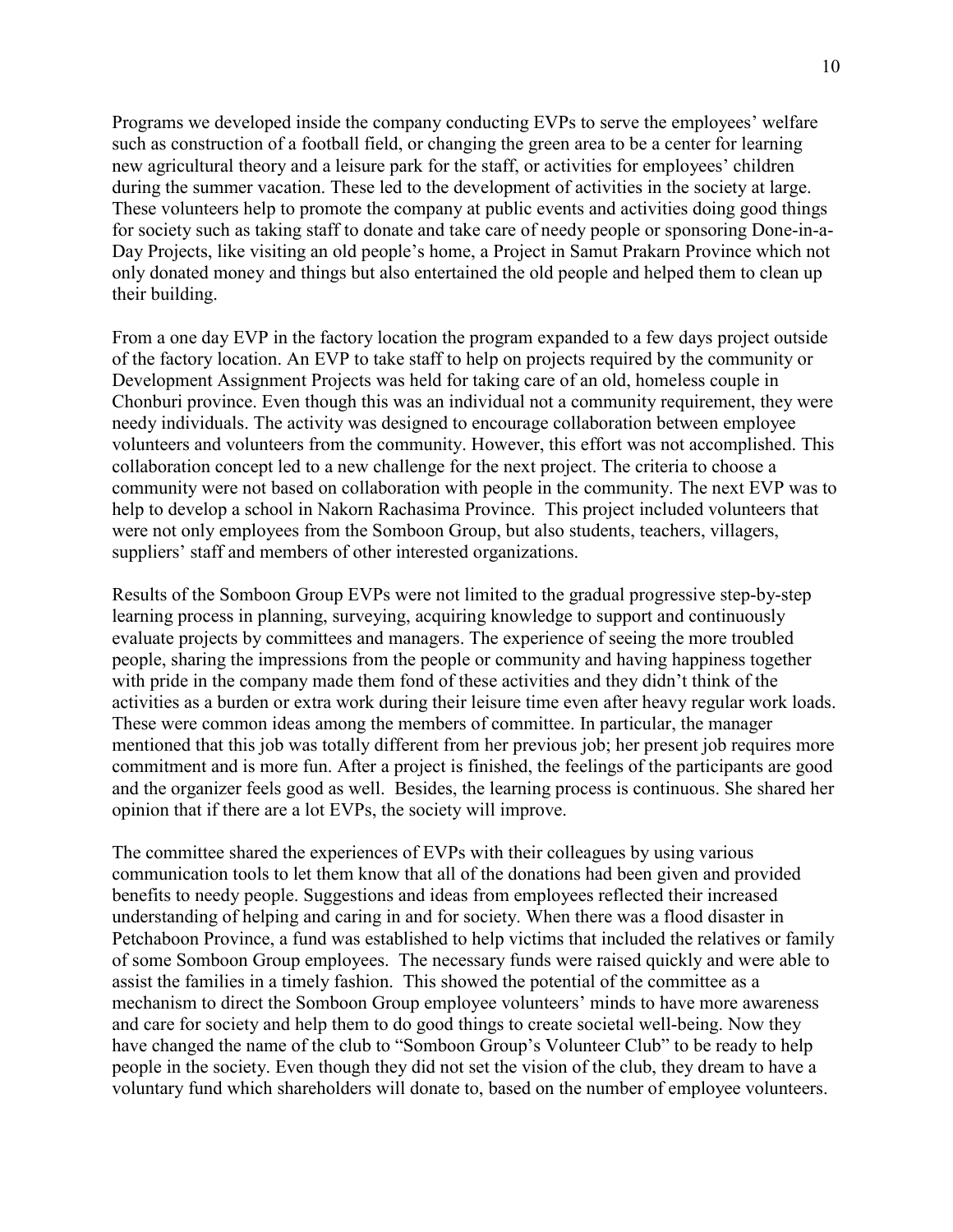When Threefold Training is considered, the operation of spare part automobile which is one of the major sector in GDP, improves area to become leisure area for the staffs and has responsible for the impact of leaking waste to the neighbor's canal. However, this effort was not fulfilled the neighbor's satisfaction yet. They are applied with right livelihood of Silã. The consist support of the EVPs of the committee and the manager show their real intention to sacrifice, care for and help people. Though all of them are minimum wage salary men, they were still able to help people in a rural area. It was their hometown, and helped them care about their parents and families and not stay in the big city and ignore them. This situation leads to the development of Samadhi of the company.

Even though the number of employee volunteers is not large compared to the whole company, the quality each demonstrates caring for and helping people, the pride of their colleagues and the company and obtaining happiness (which is totally different from hedonistic happiness) in the work place and then expanding this kind of activity to their residential villages. When the employee survey was conduct two years ago, the suggestion was made to ask for the company to help more people. This showed the quality of gradual development of *pañña* by the good friends or the committee that is the mechanism to create it.

The committee felt that the manager enhanced the existence of this club (and the manager agreed). According to the principle of Dependent Origination, that was the factor that was more ready than the others and had a stronger effect. Since the manager always supported and consulted with the committee they developed themselves and encouraged the participation of employees which created the readiness in other factors to develop *panna* altogether.

# 4.3 Merck: From "Care" to innovation in doing good things for society

After doing business Germany owned enterprise "Merck" in Thailand by using core value of company "Care" and under respecting of law, safety standard and environmental impact, was successful. Corporate Social Responsibility (CSR) was initiated as a grand strategy of the company. The limitations of social development knowledge and an inadequate budget for setup of the foundation were concerns. Rak Thai Foundation under the subsidiary of Care International formed a business partnership that has had the financial support of Merck to create social development projects since about 2002.

The "Care Call Team" had a employee representative from each department and was establishment to communicate, collect ideas and information, consider project proposals and follow-up all activities with Rak Thai, employees, customers and social organizations as Merck's ambassador. At the beginning, there were some misunderstandings regarding running a business to for profit together with helping society, or providing help to one foundation such as "Rak Thai". The consist attention of the CEO to communicate with his colleagues about helping only one foundation or NGO seriously gained significant and sustainable benefits. This way of helping is beyond general philanthropy by working with an NGO to give advice and then follow-up on the progress of work.

Beside money donations, an EVP working with a development assignment in Rak Thai's development area took a staff of five on a weekend to teach the accounting to a housewives group in the north of Thailand. The participation of the employees was not limited to this group,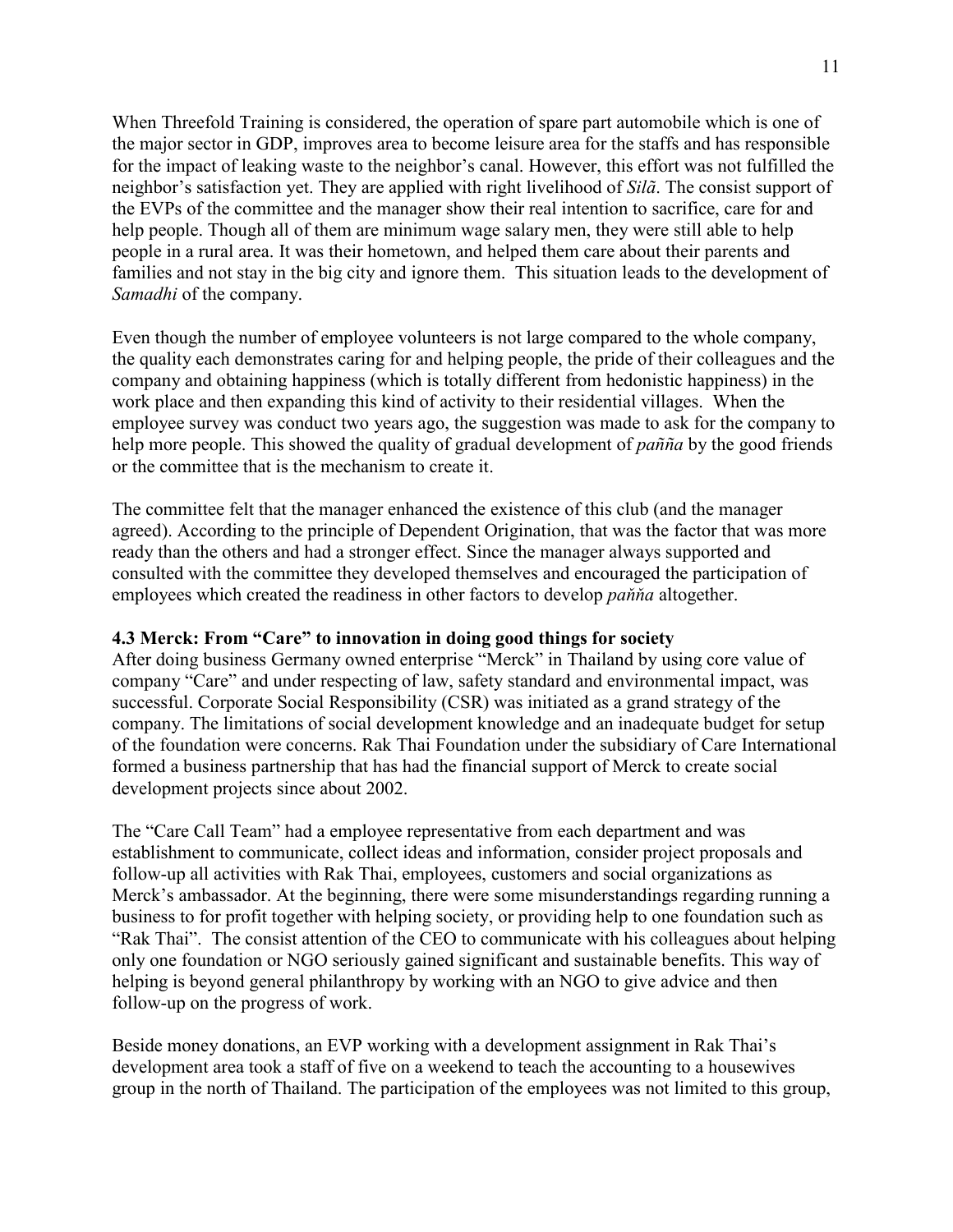but included others who donated money, materials, and support information to create more activities in this project. This kind of participation or employee-involvement reflected of the core value "Care" by the employees.

The work with Rak Thai was integrated into general business operation such as the sales department bought handicraft from a housewives' group for use as customer's souvenir; and the Care Bazaar sold these products. These reflected in an increase in understanding and sharing which made the members of the team happy and proud of their colleagues and company.

Due to the fact that the development community of Rak Thai was in a remote area, employee involvement was limited. An EVP to help another group was supported. There was not only an EVP Christmas Festival to serve the wish of an orphan child, but also an additional activity integrated into the staff party that raised funds from the company through rewards from a game and the funds were donated to a community nearby. Details of the activity were developed by the members of a team and their colleagues to create this innovation to do good things with the CEO's support.

The innovation was not only a reflection of understanding of the EVP, but also to work out the new challenge which was to link the customer to involvement in the EVP. There was about 60,000 Baht of fund raising from customers through a training program that was done without charge. The customers were very pleased to help with this social work with Merck's ambassador acting as the middleman. Feedback on the benefits of their money was provided in a bi-monthly newsletter. They were also pleased to join with EVP to help a community in Ayudhaya Province in a development assignment project during the last Songkran Festival. The results of these activities have created a bond between the company, the employee, the community and the customer. The customer's evaluation indicated that the customers were pleased to continue to support the product as long as the quality remained the same, even though the price is higher than the competitor.

When Threefold Training is considered, the operation of a drug and health industry with respect for the law and demonstrating a concern for safety and the environment is the first step or minimum corporate social responsibility, and demonstrates the right livelihood of Silã. The attention of the CEO to active CSR programs as a part of the company strategy and support of EVPs through team, employee and ultimately extension to customers together with good working conditions in the offices and warehouse. This kind of atmosphere leads to the development of the Samadhi of the company.

The development process of *pañña* in EVPs reflects in the CEO who is the good friend to his colleagues to encourage them to understand how to do business with responsibility to society and nature through discussion at the various meetings and training events. And also supporting the Care Call Team to be good friends, and undertake EVPs to help their friends realize and have a right view of the interconnection between themselves, other people in the society and nature. Now this CEO would like to share the ideas of CSR with other business firms that will encourage even more companies to be active in CSR and EVPs to do more good things in society and create more well-being in the society.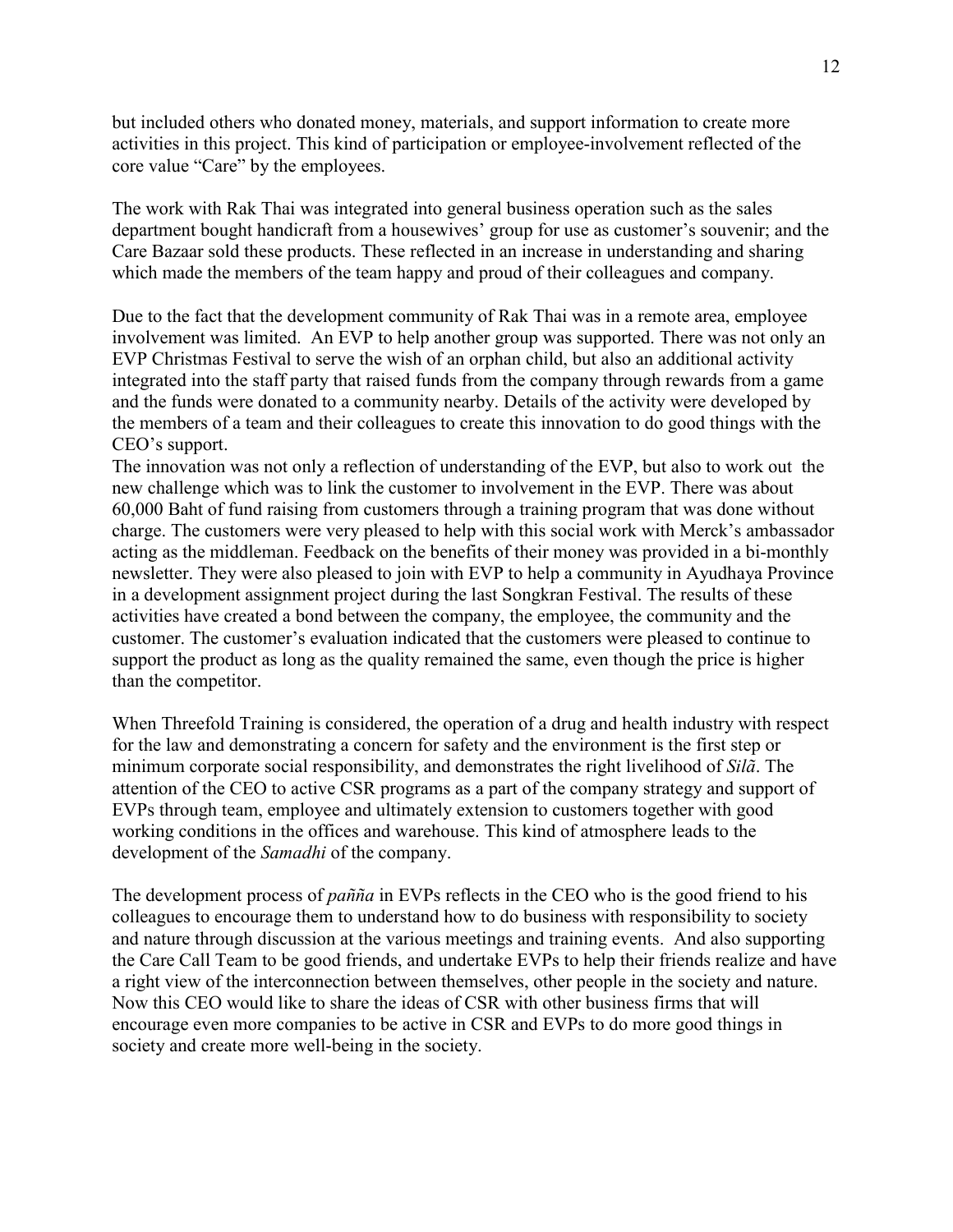4.4 PWC: From the impression of activity at the global level to the HRD at country level Price Waterhouse Cooper ABS (PWC) is one of the leading auditing and consulting companies in the world. Even though high performance human resource teams around the world will be interested in working with PWC, the HRD programs inside the company in each country is conducted with the same high standards. After the collapse of Enron and Arthur Anderson Consulting firm, the Ulysses Program was developed for training executives from each country to integration the ideas of helping the community into their local programs.

Each year, the executives or partners of PWC in each country receive an invitation to participate this program to help people in rural communities in an 8-10 week development assignment in EVP. Although the salaries are still paid, the participants need to arrange time to do their job and make themselves available during the program time because of the volunteer concept.

The Thai partner had a chance to join this program. The volunteers need to be trained by a coach for two weeks to understand the aim of the program and their role and the requirements of the community. One aim of this program is to see change in each participant in their understanding of the leadership from the people in the community, the sustainability of the project that they provide to community and an ability to recognize the diversity of talents and skills of colleagues in different countries and people in community. This kind of learning was not conducted or lectured by coach or any instructor; each participant learned from living and helping in a community in which they had no experience. These participants are totally out of their comfort zone. During the two months, he was living in Africa to study the HIV/AIDS problem in order to submit a solution program to help the people in the community. He learned the meaning of leadership from a man who was neglected and very poor like his neighbors and didn't have any position, assets or political power. He was fighting to solve the HIV/AIDS problem in a sustainable way. When he asked this man about motivation to helping HIV/AIDS victims, he just answered, "I'm not infected, but I am affected". This man did not fight against this problem alone; the people in the community trusted him as a leader and participated to help solve this problem together.

Even though this program did not expect participants to do any thing after the project ended, the change in behavior in each of them reflected in each of them continuing to do good things for society. This was reported in the follow-up meetings and reflected the learning outcome from this program. This kind of project was initiated in Thailand and conducted by the Thai partner demonstrating the change it made in his life outlook. When someone asked him whether it wouldn't be wasted, if a staff member who participated in this project later quit the job, he did not give an answer but only looked at the target of this project which was beyond the company benefits because if the man is a good man, it means it is good for society.

However, this project was adapted to fit in a Thai context and as such the program time was reduced to 4-6 weeks and participants were limited to middle management level. A 360˚ evaluation was to be used. The essential concept of the project in leadership, sustainability, diversity and learning process with the coach (Thai partner) still remained.

The first year project was conduct to help a Tsunami affected community to learn accounting for their community enterprises and households, and the second year project was to help people in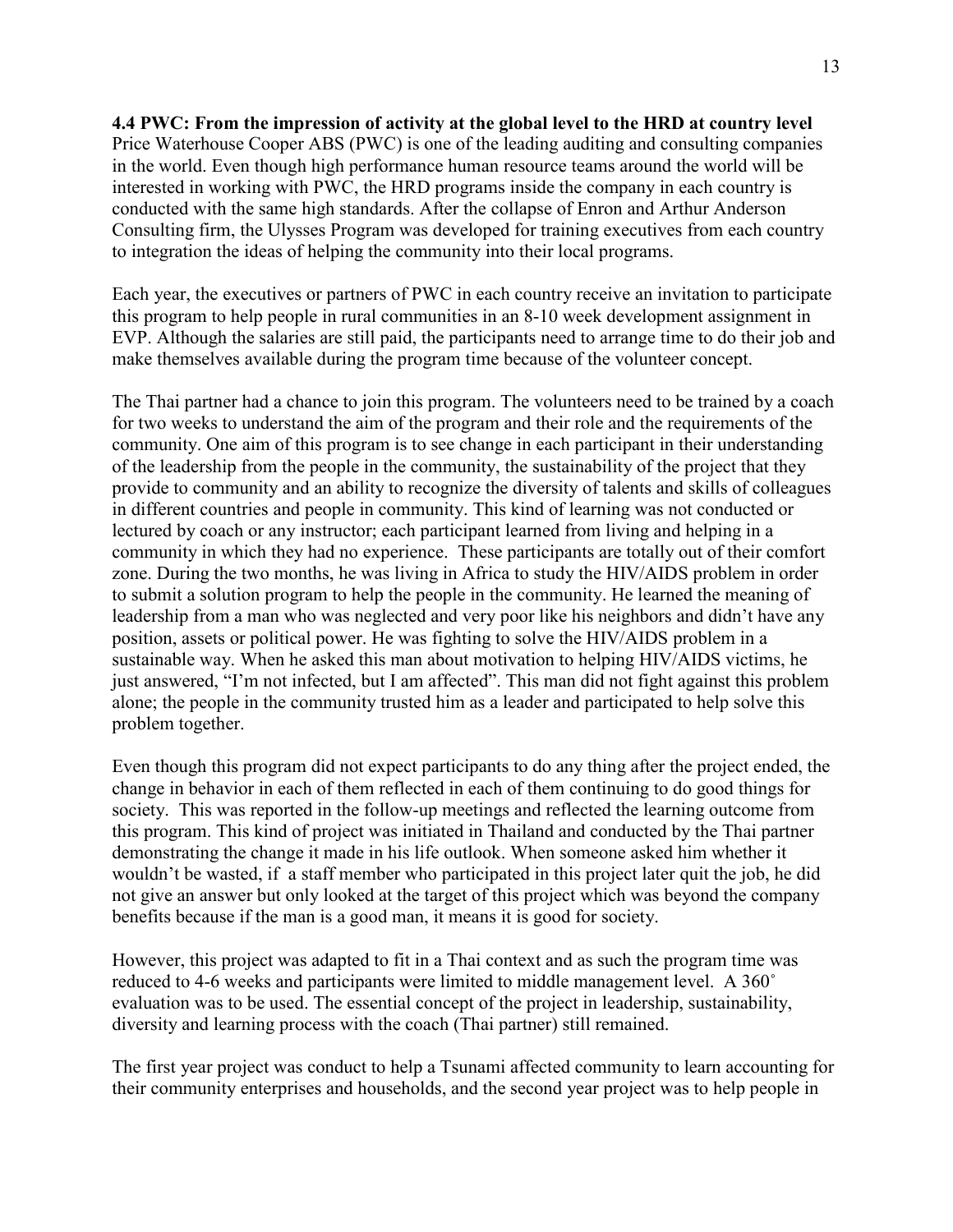the north of Thailand to do costing and accounting under the supervision of a coach and volunteer staff who had participated the previous project. This project was named "Leadership Development Journey". Each of volunteer was trained one week before living in the community. During the training, the personal and program targets were setup to allow the volunteers to have a clear picture. The change in each volunteer was not only the learning of three topics but also the real life experience that impressed and allowed each to have a clearer meaning of life. The change in behavior and attitude resulted in more self-motivated, caring people in the work place. The more they did the more happiness they gained. They realized that they cannot change anyone except themselves.

Accepting new jobs in other countries with more responsibility were taken by some of volunteer. These were not promotions for participation but they reflected the new courage required to challenge a new job all gained from their participation in the EVP. However, the sustainability of this change is hard to confirm. The answers of some of the volunteers mentioned the happiness that they found in helping people, even though it was a small thing. They also confirmed that this happiness was totally from the happiness derived from consumption or any material goods. This may help them to derive more happiness in the work place.

This project has showed the significant power of this project to create good people for society. PWC has already incorporated this project into the policy, and supports the network of PWC in this region and has invited the Ulysses program to do a project in Thailand. Even though the Thai partner thought this projects aim was to support HRD, the details of the activity allowed volunteers to study and help people in the community with a sustainable concept during the one month that the EVP operated. Together with other kinds of EVPs in PWC such as donations, entertaining disabled children and pro bono services the staff are continuously encouraged to care for people in the society and dare to do good things for society.

PWC provides the service of auditing and financial consulting with the highest professional standards and takes good care of their staff with good welfare that is applied with the right livelihood of Silã in the Threefold Training. The policy support of the EVP which allow employees to help a community for one month and the communication of the experience among staff and outside with various media create an atmosphere that encourages people to do good things and leads to the development of Samadhi within the company and each employee.

The Thai partner who participated in and was impressed by the experience at the global level would like to share these experiences with his colleagues by being a good friend to manage this project without thinking of it as a burden or extra job. Providing a chance for his colleague to learn to have a right view about the meaning of life, happiness and the interconnection of themselves, society and nature helps them realize that they will be affected by any kind of social problem and dare enough to step out to help people. This is the way to develop pañña to create a peaceful society.

#### 5. Conclusions and Implications

EVPs in the 4 case studies were not ad hoc or occasional project but done consistently. The type of groups used to organize the EVP which were referred to as "good friends", are all different as the occasional team in Nestlé, the committee of the club in the Somboon Group, the Care Call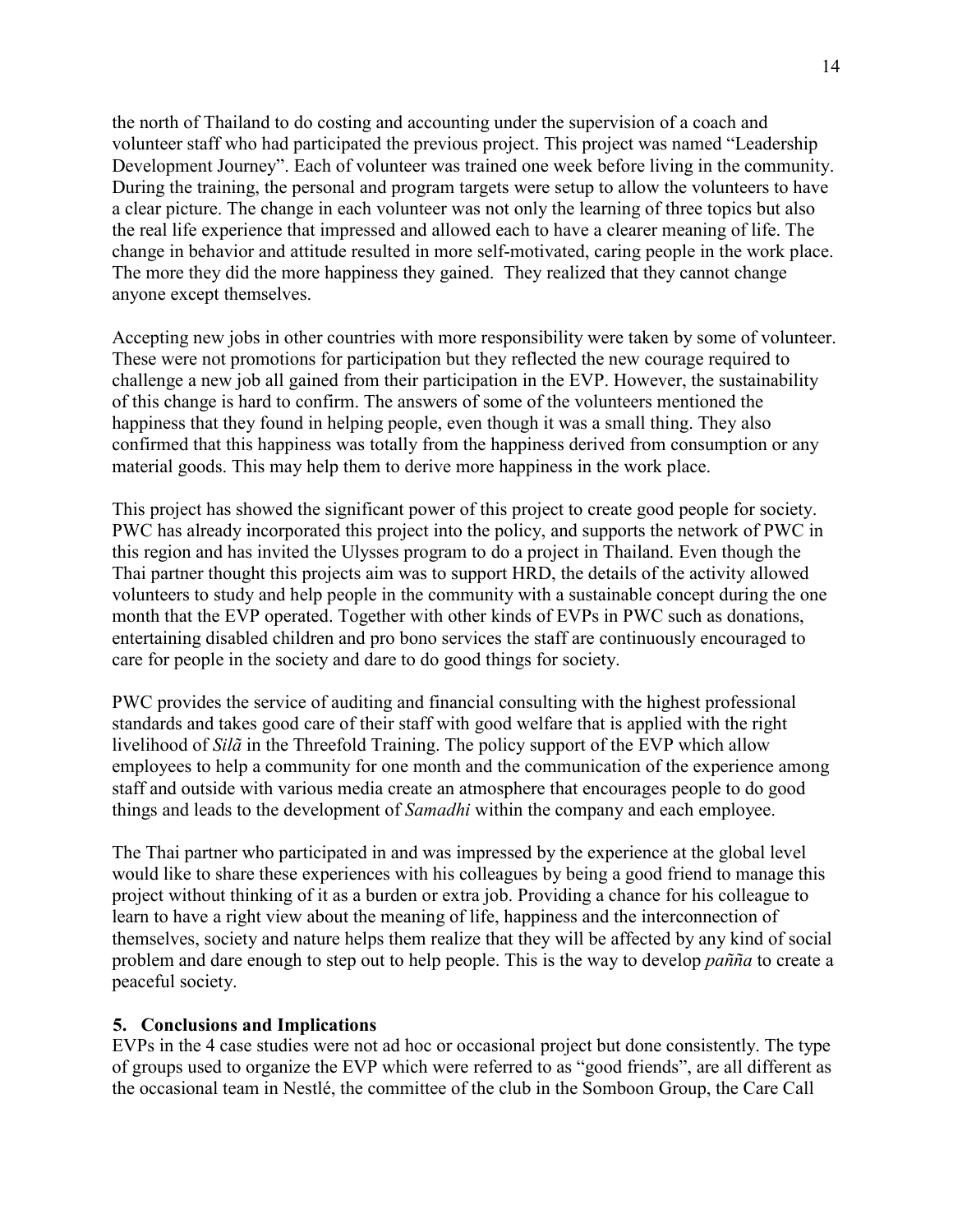Team of Merck and the Thai partner with participants in PWC. The more formal committee will effect to development of EVP like Somboon Group and Merck. If the "good friend" is an executive and has more involvement such as CEO at Merck, more EVPs will be conducted. The pattern and activity of the EVPs in each case study are different and depend on the conditions at each company. Innovation of EVPs will be a necessary condition because it shows attention and deeper understanding of EVPs and will be an anchor to the activity for new employee volunteers.

The Threefold training was used to analyze the EVP development in these case studies. All of them demonstrated Silã and Samadhi because of the consistency of the enjoyment of doing EVPs to help people. The development Pañña by gradually accumulating good friends will proceed as long as the EVPs are still active in the company.

The above process through EVP is the human development process of three parts:

- 1) Pañña: the ability to understand everything in its own nature without personal bias or distortion. In this study, it is the understanding of the meaning of life and recognition of a higher level of happiness.
- 2) Mind: a good mind with positive thinking and attention to helping people
- 3) Behavior: the action of helping people or doing good things consistently and trying to change and develop one's own potential instead of asking others to change.

Some will argue that these case studies conducted EVP without thinking or understanding the Threefold Training. That is true. During the interview, the analysis using Buddha Dhamma was raised and the interviewers agreed with this approach. EVPs are like an activity to practice the Threefold Training (Pattipatti) and all of volunteers gained the results as the principle of Buddha Dhamma (*Pattivedha*) (such as happiness which is not dependant on external things), by helping people etc., and having more confidence to consistently do it again and again.

The limitations of this study are the scope of study which focus only on EVPs in each case study, so that the misbehavior of these companies in general practices were not discussed. The EVPs in these cases showed only the positive side and the negative side was not mentioned. Some of the negative side was not treated as a negative such as the non-sustainability or lack of participation from the community side but rather were used as a lesson to learn in how to improve in the next project.

So companies interested in setting up EVPs should consider the following suggestions:

- 1) Check that the existing business practices are in line with right livelihood in Silã of the Threefold Trainin. If it is not, the EVP will be only a good thing to substitute for the bad things that the company is already doing to society. It is impossible to substitute.
- 2) Understand the meaning of "volunteer" well. which is the good feeling inside people's mind to help or do a good thing and to take action when all conditions or factors are available. So the EVP with company support and permission can carry out even though there is a lack of
	- budget; EVPs for blood donation are an example,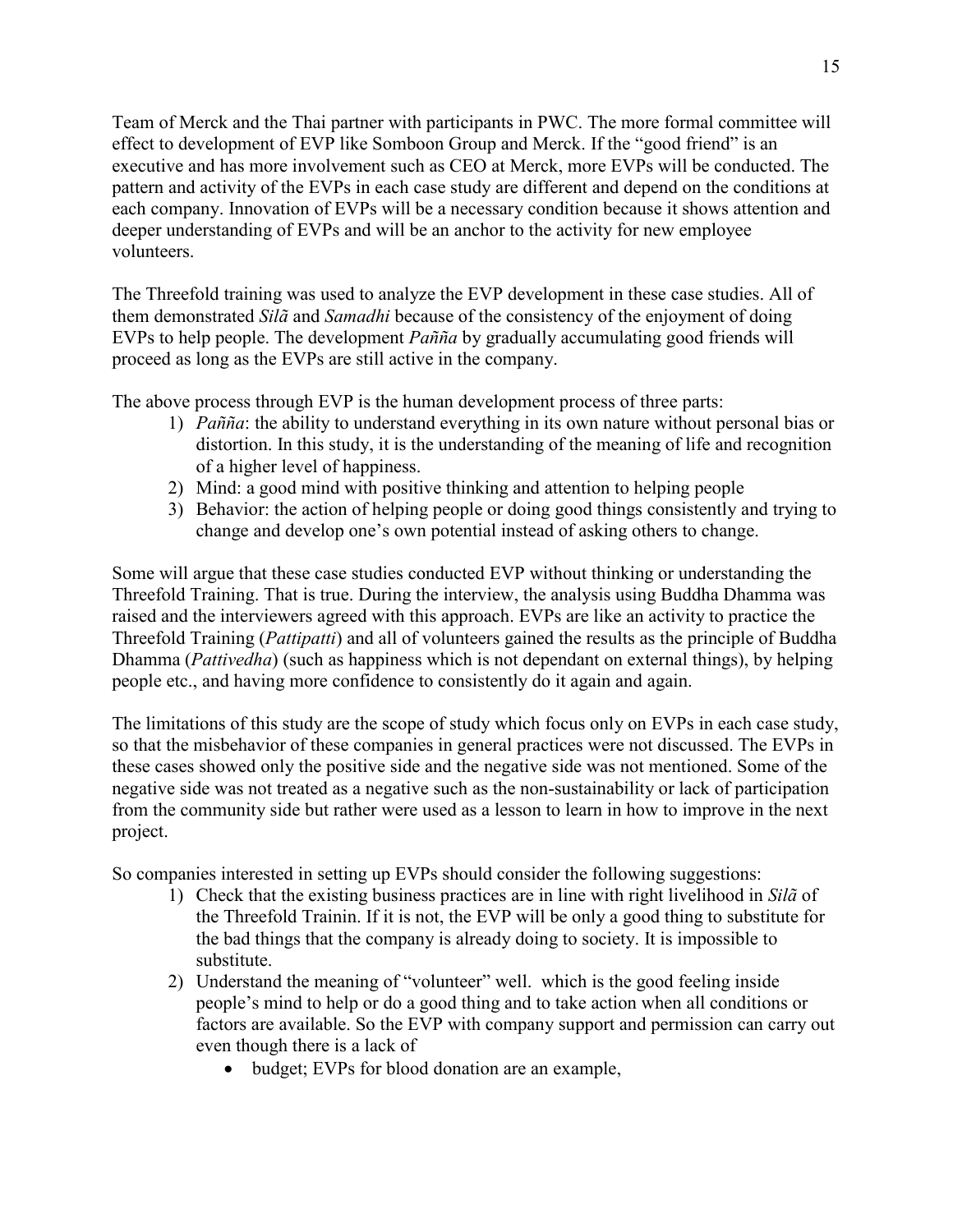- time; most EVPs, except the case of PWC, were done in weekend or on a holiday. Somboon group employees work 6 days a week.
- knowledge or skill; the EVP of Somboon group is an example of an activity without using any special skills to help people or community.
- 3) Look for "good friends" who will gather and inspire the volunteers in the company to do good things for society. Normally this is the person who is most interested or concerned with the activity. The good friend or initiator will be:
	- Any employee who is interested and has experience to help people, or
	- A group of employees invited by a close friend or people who are particularly interested in helping people.

• Executives that support and consult can be very important in creating an EVP Good friends are the key factor in undertaking EVP or the mechanism to inspire employees to volunteer or participate in an EVP and develop *Pañña*. The quantity of good friends (which means the number of persons) and the quality (which means good friends such as staff, manager, vice president or CEO who have good hearts) are both relevant to EVP.

It is important to promote communication which is not "advertising" to attempt to insure that all of the employees have the opportunity to develop *Samadhi* to have a good mind to help people more. Using the various tools of media, the message should let them know the benefits of the EVP to society and should bring pride, loyalty and happiness to the working place. However, the message should be right speech that does not create conflict between employees who volunteer and those who do not volunteer. This communication should bring all stakeholders to have trust in the company. It is not necessary to have any budget to support this communication.

- 4) Use Project Management Techniques in the development of an EVP that starts with planning, implement and evaluation. The role of the volunteers during implementation should not be fixed and create an atmosphere for volunteers to work as a good friends. Evaluation methods such as a satisfaction survey, any kind of feed back information, or a post-project dialogue among the volunteers can be used.
- 5) Make people more interested in participation by being innovative in doing good things. However, it is not necessary in the beginning.
- 6) Being consistent is very important in the development  $Pañña$  in the Threefold Training. If a company undertakes an EVP only once a year, it may be more like a traditional ceremony which may be an considered an obligation and not a volunteer project.

When a company conducts an EVP through Threefold Training, the success of the EVP will not only benefit the stakeholders but also develops Pañña in the company and creates wellbeing in the society.

# Acknowledgements

This paper would never have been finished without the assistance of a number of kind contributions. The author would like to give particular thanks to all interviewers for their sharing good experiences, Pareena Prayukvong for her effort in this project, Professor Dr. Apichai Puntasen for his helpful comments, and Linda Nowakowski and Leon Potter for their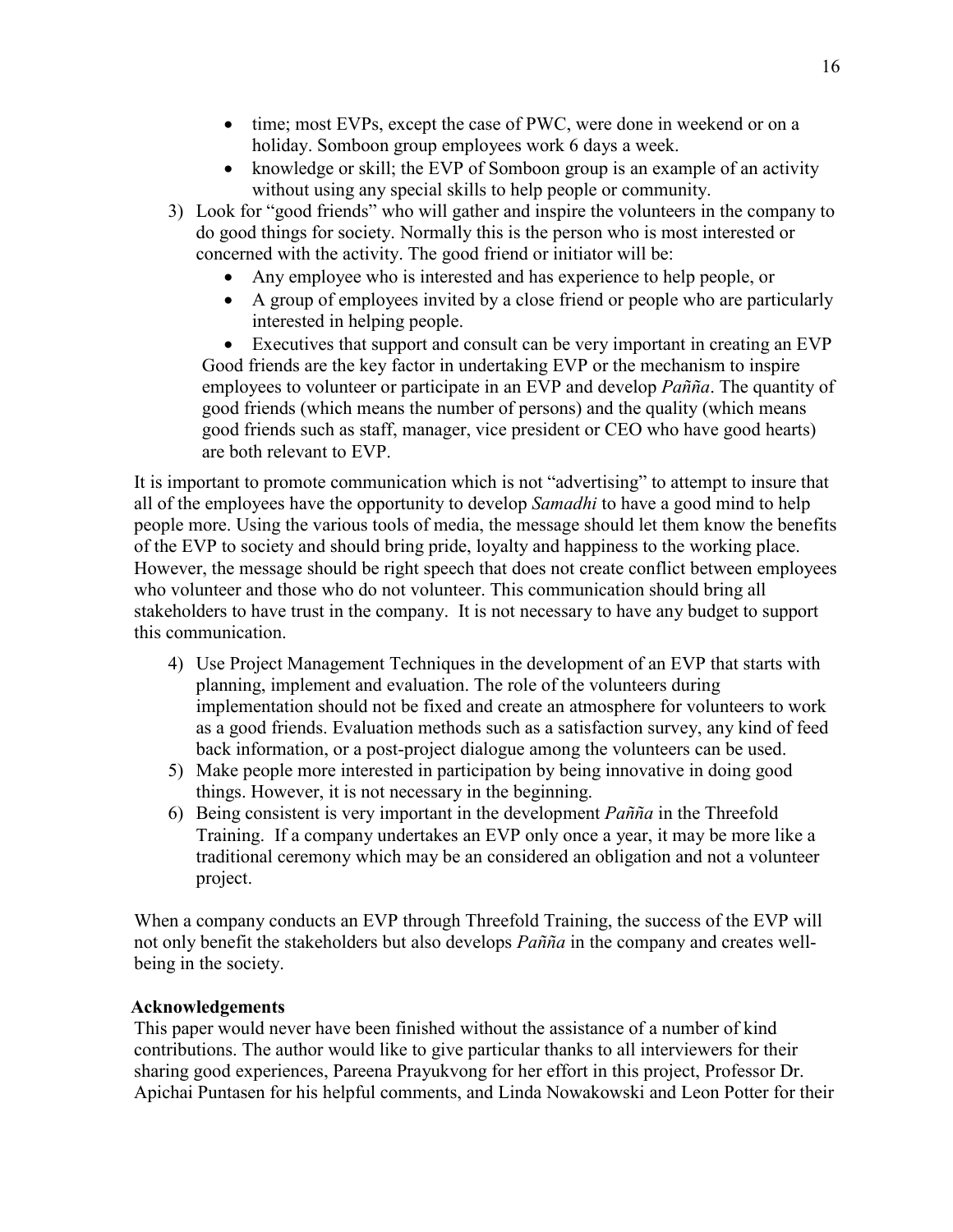help in editing this text. The author is particularly indebted to The Morality Center, The Office of The Prime Minister, The Royal Golden Jubilee Program, and The Thailand Research Fund for providing funding for this project.

#### Reference:

- Arrow, K., Dasgupta, P., Goulder, L., Daily, G., Ehrlich, P., Heal, G., et al. Are We Consuming Too Much? Journal of Economic Perspectives. 2004 Summer; 18(3): 147-72.
- Datta-Chaudhuri, M. Market Failure and Government Failure. Journal of Economic Perspectives. 1990 Summer; 4(3): 25-39.
- Eggertsson, T. Economic Behavior and Institutions. Cambridge: Cambridge University Press, 1990.
- Employee Volunteering: The Guide. Hong Kong: Community Business; 2005.
- Friedman, M. Capitalism and Freedom. Chicago: University of Chicago Press 1962.
- Kotler, P, Lee, N. Corporate Social Responsibility: Doing the Most Good For Your Company and Your Cause. Hoboken, N.J.: Wiley 2005.
- Lee, L., Higgins, C. Corporate volunteering: ad hoc interaction or route to dialogue and partnership? Journal of Corporate Citizenship. 2001; 1(4): 79-89.
- Liedtka, J. Constructing an ethic for business practice. Business & Society. 1998 09; 37 (3): 254.
- North, D.C. The New Institutional Economics. Journal of Institutional and Theoretical Economics. 1986 03; 142(1): 230-7.
- OECD. Guidelines for Multinational Enterprises. 2007. OECD 13 June 2007; http://www.oecd.org/topic/0,2686,en\_2649\_34889\_1\_1\_1\_1\_37439,00.html
- P.A. Payutto. Buddhist Economics. 3 ed. Bangkok: Komol Keemthong Foundation 1995.
- P.A. Payutto. Buddha Dhamma (in Thai Version). 13 ed. Bangkok: Maha Chulalongkorn Rajwittayalai Printing 2000.
- Peterson, D.K. Recruitment Strategies for Encouraging Participation in Corporate Volunteer Programs. Journal of Business Ethics. 2004;49:371-86.
- Porter, M.E., Kramer, M.R. Strategy & Society: The Link Between Competitive Advantage and Corporate Social Responsibility. Harvard Business Review. 2006 12; 84 (12): 78-92.
- Prayukvong, W. A Buddhist Economic Approach to the Development of Community Enterprises: A Case Study From Southern Thailand. Cambridge Journal of Economics. 2005 11; 29(6): 1171-85.
- Puntasen, A. Buddhist Economics: Evolution, Theories and Its Application to Other Economics Subjects (in Thai). 3rd ed. Bangkok: Amarin Publishers 2005.
- Puntasen A. and others, Buddhist Economics: Student Version (in Thai). Bangkok:Dokya, 2006.
- Puntasen, A., Prayukvong, W. A Theorization of Buddhist Economics That Goes Beyond Schumacher's Middle Way, and Thailand's Revival of Sufficiency Economy. Ubon Rachathanee, 2007.
- Ross, S.A. The Economic Theory of Agency: The Principal's Problem. American Economic Review. 1973 05; 63(2): 134-9.
- Stiglitz, S.E. On the Irrelevance of Corporate Financial Policy. American Economic Review. 1974 12; 64(5): 851.
- United Nations Global Compact. 2007. UN 14 June 2007; http://www.unglobalcompact.org/AboutTheGC/TheTenPrinciples/index.html